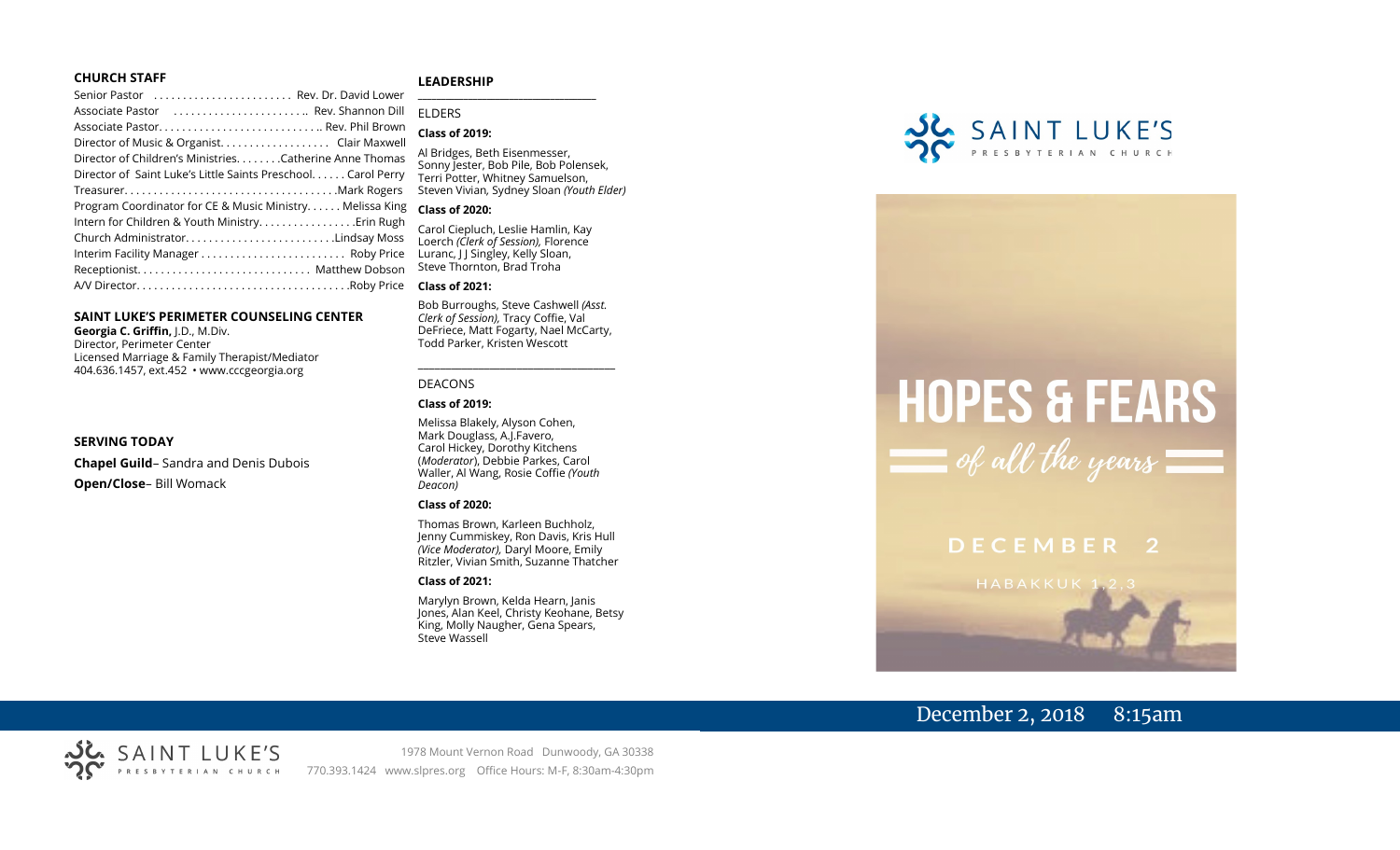

1978 Mount Vernon Road • Dunwoody, Georgia 30338 770.393.1424 • www.slpres.org

## **December 2, 2018**

1st Sunday of Advent

#### **Liturgical Color:** Purple

*Liturgical colors can orient us to the season of the church year and help to engage the sense of sight in worship. Purple marks the seasons of penitence and preparation., Advent and Lent.* 

# **SUNDAY SCHEDULE**

8:15am Chapel Communion Service 9:15am Sunday School 10:30am Sanctuary Worship Service *Nursery available at all services and Sunday School.* 

# MISSION

Responding to God's call and empowered by the Holy Spirit, we invite all to join us in knowing, serving, and sharing Jesus Christ here and around the world.

# VISION

To be a beacon of faith, hope, and love– every member an active disciple in Christ's ministry.

## **WELCOME, GUESTS!**

We are delighted you are worshipping with us.

**DURING** the Welcome, please print the requested information on the Friendship Pad and pass the Friendship Pad down the pew.

**AFTER** the worship service, please join us outside the Chapel where our Pastors will be available to answer questions and provide you with a loaf of freshly-baked bread.

**FOR MORE** information about our programs, ministries or membership, please contact one of our Pastors at 770.393.1424, or

visit our website: slpres.org.

# **THAT ALL MAY WORSHIP**

**ASSISTIVE** hearing devices, large print hymnals, large print bulletins and back cushions are available. Please contact an usher for further assistance.  $\Box$ 

**CHILDREN** are a precious part of our church family, and we welcome them in worship. Worship activity sheets and tactile activities are available on the table just outside the Chapel doors. For your convenience, there is a Family Restroom located in the administrative office's hallway, on the first floor, near the main lobby.

**ADVENT DEVOTIONAL - HOPES AND FEARS: BE NOT AFRAID—** We hope you'll follow along daily, be deepened in your faith, and prepare your heart to celebrate the birth of Christ. This year's devotional is provided by Pittsburgh Theological Seminary.

There are a wide variety of way to access the devotional!

- Read online. Go to our website [www.slpres.org](http://www.slpres.org) and follow the link for Advent Devotional
- Receive daily e-mails. Go to [www.pts.edu/email,](http://www.pts.edu/email) click "Signup for Seminary News," and "Devotionals (Advent and Lent)."
- Follow along on the Pittsburgh Theological Seminary Facebook and Twitter pages.
- Download the free app:
	- Android: <https://play.google.com/store/apps/details?id=edu.pts.devotions> Apple: [https://itunes.apple.com/us/app/devotions](https://itunes.apple.com/us/app/devotions-advent-lent/id945697533?ls=1&mt=8)-advent-lent/id945697533?ls=1&mt=8
- A limited number of printed copies will be available at the church.

Contact Shannon Dill if you have any questions!

#### **DECEMBER/JANUARY BULLETIN/HIGHLIGHTS DEADLINE IS DECEMBER 3 FOR:**

Highlights - Dec. 6, 13, 20, 27, & Jan. 3 Bulletin - Dec. 9, 16, 23, 30, & Jan. 6

**MARRIAGE ENRICHMENT RETREAT—** Whether you are newly married wanting to know more about what's ahead, parents in the midst of busyness looking to reconnect, or just want to have a weekend away with your spouse join us at Calloway Gardens for the **Better Marriages retreat, February 8-10, 2019.** You can stroll through the gardens, attend workshops designed to enrich your marriage, and meet great people! Register now! For any questions email or call Bob and Christine Crutchfield at 770-364-8079 and [Gafrog01@hotmail.com.](mailto:Gafrog01@hotmail.com) 

**END-OF-YEAR GIVING—**Saint Luke's, like most churches, relies on a strong December month of giving in order to meet our budget and this year is no different. We ask all members to pause this December and remember all the blessings God bestows on us through our church family. If you have not already completed your 2018 pledge, we encourage you to please go ahead and fulfill that commitment now. If you are able to give over your pledged amount and would like to donate any appreciated stock in kind before the end of the year then you receive the added benefit of a healthy tax deduction and no capital gains. If you are interested in donating stock then please contact Mark Rogers for instructions at 678-935-8980 or email him at [jmarkrogers49@gmail.com.](mailto:jmarkrogers49@gmail.com)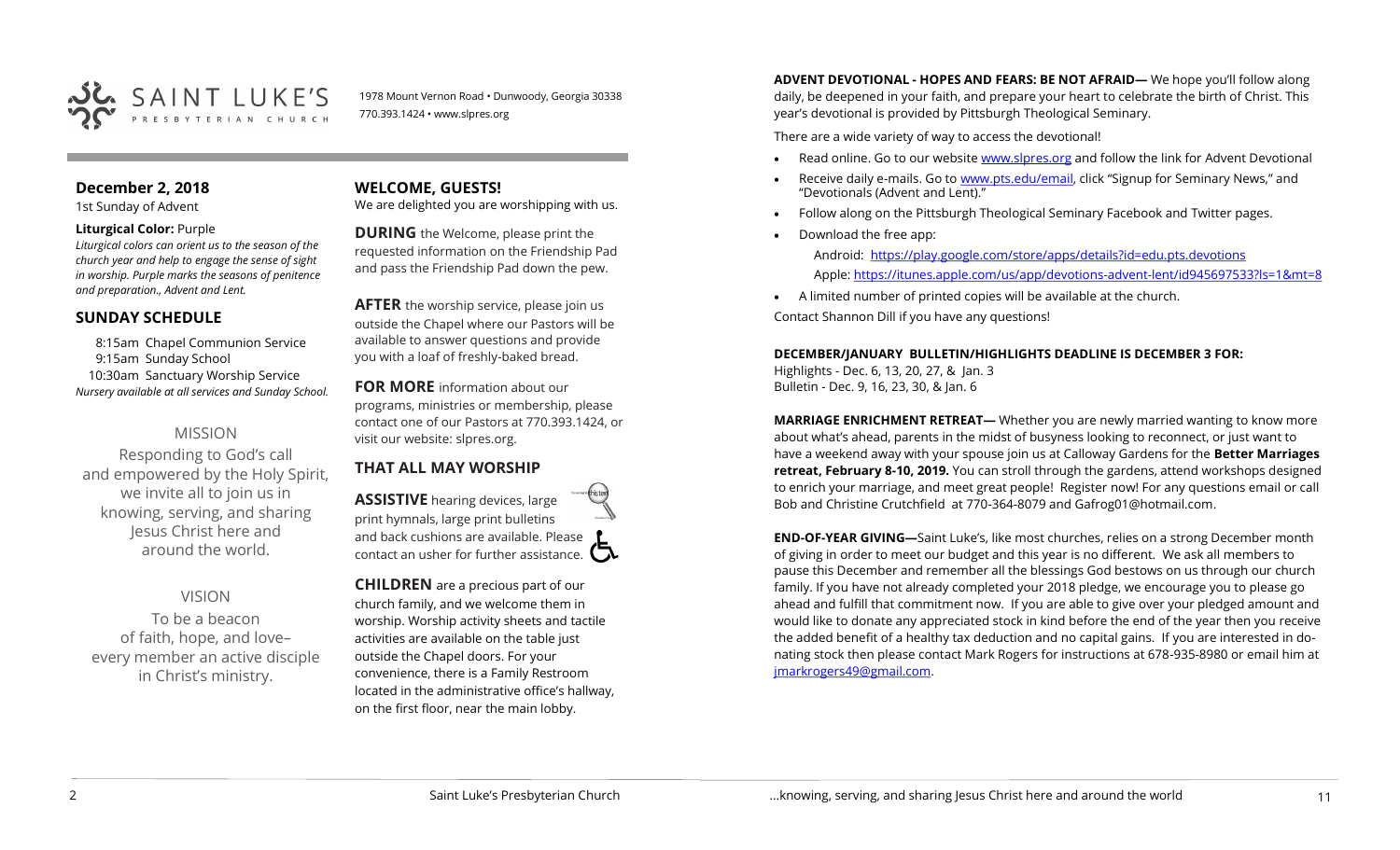# MUSIC MINISTRY

**Clair Maxwell clairmaxwell@slpres.org / 770.393.1424 ext. 227** 

\_\_\_\_\_\_\_\_\_\_\_\_\_\_\_\_\_\_\_\_\_\_\_\_\_\_\_\_\_\_\_\_\_\_\_\_\_\_\_\_\_\_\_\_\_\_\_\_\_\_\_\_\_\_\_\_\_\_\_\_\_\_\_\_\_\_\_\_\_\_\_\_\_\_\_\_\_\_\_\_\_\_\_\_\_\_\_\_

# **INSTRUMENTALISTS**

**Sunday, December 16 -** Our church orchestra members will participate in worship for our annual Lessons and Carols. Rehearsal is at 9:15 am that morning in preparation for the service at 10:30 am.

**Christmas Eve –** We are looking for musicians to participate in the 9 pm service on Christmas Eve. Contact Clair for more details.

## **WESTMINSTER AND CHERUB CHOIRS**

**Sunday, December 16 –** Our children's choirs will be singing for the Lessons and Carols service at 10:30 am. Warm up begins at 10 am that morning.

**Christmas Eve –** We would like as many of our children to participate in singing for our 5 pm service as possible. Contact Clair for more details.

**NO rehearsals for any of our choirs on December 26 and January 2.**

# ADULT MINISTRY

**Shannon Dill shannondill@slpres.org / 770.393.1424 ext. 229** 

#### **ADULT SUNDAY SCHOOL**

Individual classes have begun. Please see the website for a full description of each class. (http://slpres.org/program-ministries/adult-ministry/sunday-school)

 $\mathcal{L}_\mathcal{L} = \mathcal{L}_\mathcal{L} = \mathcal{L}_\mathcal{L} = \mathcal{L}_\mathcal{L} = \mathcal{L}_\mathcal{L} = \mathcal{L}_\mathcal{L} = \mathcal{L}_\mathcal{L} = \mathcal{L}_\mathcal{L} = \mathcal{L}_\mathcal{L} = \mathcal{L}_\mathcal{L} = \mathcal{L}_\mathcal{L} = \mathcal{L}_\mathcal{L} = \mathcal{L}_\mathcal{L} = \mathcal{L}_\mathcal{L} = \mathcal{L}_\mathcal{L} = \mathcal{L}_\mathcal{L} = \mathcal{L}_\mathcal{L}$ 

Faith Foundations: Room 232 House to House: Room 203 Seasons of the Spirit: Room 231/233 Soul Food: Room 234/236

#### **FRIDAY MORNING MEN'S BIBLE STUDY**

Fellowship and Bible study every Friday from 6:40-8am in the Parlor with Dan Joyce.

#### **BIBLE STUDY: "WAYFARERS"**

Come join David, Shannon or Phil as this week's preacher leads a study of the scripture for the upcoming Sunday's worship. Meet on Wednesdays at 10am in the church library.

# **In Preparation for Worship**

Therefore, we can be patient when things go against us,

thankful when things go well,

and for the future we can have good confidence in our faithful God and Father that nothing will separate us from his love.

*from the Heidelberg Catechism*

#### **Prelude**

#### **Welcome and Announcements**

*If you are new to Saint Luke's today, welcome, we are so glad you are here! We have a gift of fresh bread we would love to give to you as a token of our gratitude. Please introduce yourself after worship to receive your welcome gift.*

*Please take the time now to fill out the Friendship Pads situated at the end of each pew. Write down your names and pass the pad down the pew, so that you may greet your pew neighbors by name and that we may know you are here.*

# **Call to Worship\***

Leader: Christ draws near.

- **People: A new day is dawning.**
- Leader: The day of the Lord's reign draws near.
- **People: A new day is dawning.**

## **Opening Hymn #314\*** Longing for Light, We Wait in Darkness

**Lighting of the Advent Candle Harvey Family Harvey Family** 

#### **Advent Prayer\***

**Gracious God, renew in us this day the promises that light overcomes darkness, hope defeats despair, and joy conquers fear, so that we may live out those promises today and every day. Amen.** 

#### **Song of Praise\*** (refrain from hymn #314)

**Christ, be our light! Shine in our hearts. Shine through the darkness. Christ be our light! Shine in your church gathered today.**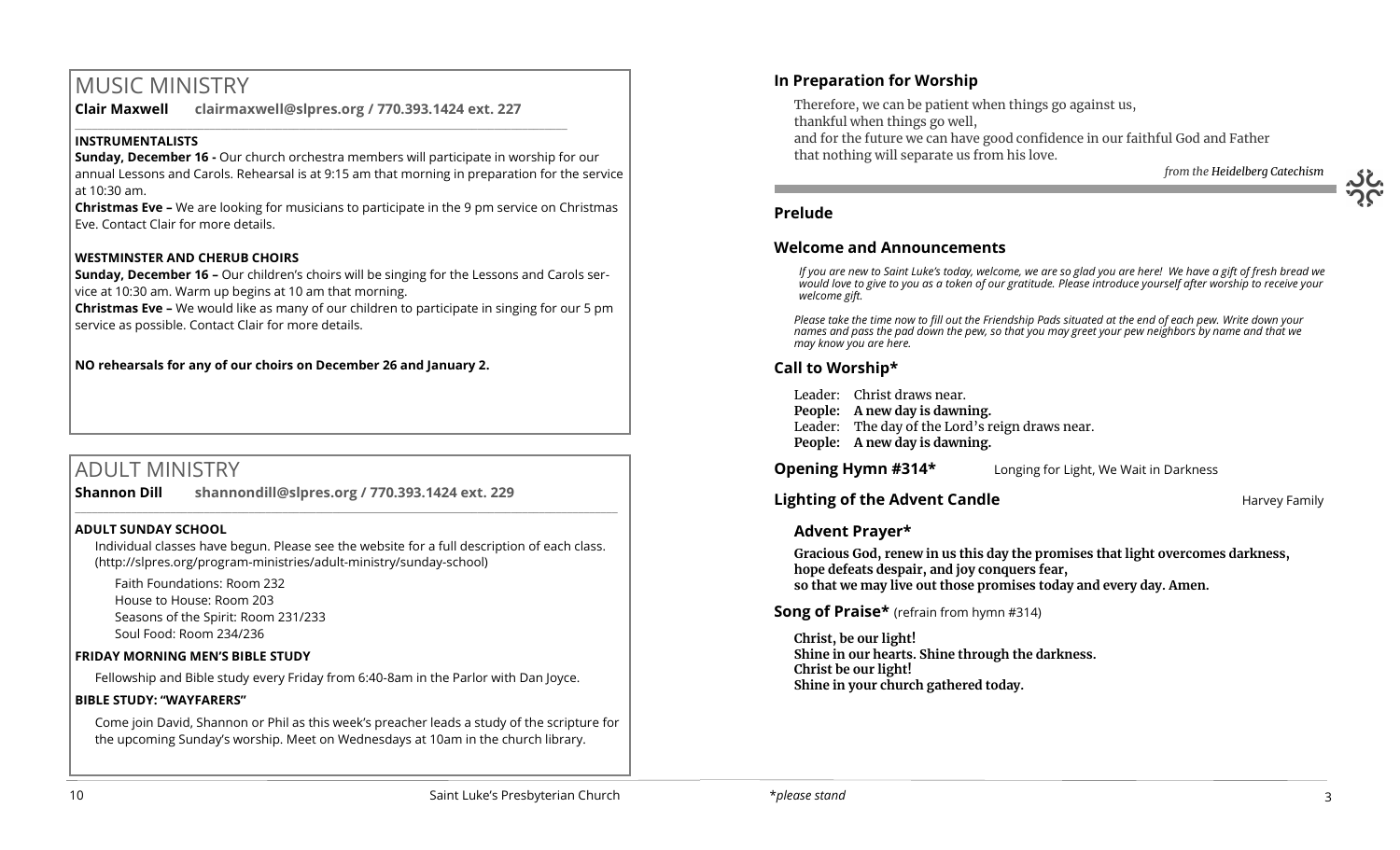### **Passing the Peace of Christ\***

Leader: May the peace of Christ be with you. **People: And also with you.** 

#### **Prayer for Illumination**

**Scripture Reading** Habakkuk 1:2-4; 2:1-4; 3:17-19 *on pgs. 871-872, 874 of the Old Testament*

Leader: The Word of the Lord. **People: Thanks be to God.** 

#### **Tell Us Our Story Community Community Community Community Community Community Community Community Community Community Community Community Community Community Community Community Community Community Community Community Com**

*Children are always welcome to stay in worship. If preferred, parents may take their child(ren) to child care in Room 114.*

**Sermon Example 3** The Hopes and Fears of All the Years" Shannon Dill

# **Affirmation of Faith\*** Apostles' Creed

**I believe in God, the Father Almighty, Maker of heaven and earth, and in Jesus Christ, his only Son, our Lord; who was conceived by the Holy Ghost, born of the Virgin Mary, suffered under Pontius Pilate; was crucified, dead, and buried; he descended into hell; the third day he rose again from the dead; he ascended into heaven, and sitteth on the right hand of God the Father Almighty; from thence he shall come to judge the quick and the dead. I believe in the Holy Ghost; the holy catholic Church; the communion of saints; the forgiveness of sins; the resurrection of the body; and the life everlasting. Amen.**

# **Offering Invitation**

*Giving is a tangible sign of worship. If you give electronically, there is a blue, laminated, electronic giving card in the pew rack to place in the offering plate as it is passed.*

# YOUTH MINISTRY

**Phil Brown philbrown@slpres.org / 770.393.1424 ext. 238** 

\_\_\_\_\_\_\_\_\_\_\_\_\_\_\_\_\_\_\_\_\_\_\_\_\_\_\_\_\_\_\_\_\_\_\_\_\_\_\_\_\_\_\_\_\_\_\_\_\_\_\_\_\_\_\_\_\_\_\_\_\_\_\_\_\_\_\_\_\_\_\_\_\_\_\_\_\_\_\_\_\_\_\_\_\_\_\_

#### **HERE'S WHAT'S COMING UP IN YOUTH MINISTRY:**

#### **DECEMBER 2**

**Sunday School:** We will meet in the Great Hall at **9:15am Youth Christmas Parties Extravaganzas!**

**Middle School: 4:45-7:00pm,** we will meet at the church then party our way around ATL. Wear your Christmas sweaters and be prepared for a road trip of Christmas proportions. \$16 covers bus and supplies. Bring money. Register online.

**High School: 6:45-9:00pm,** we will meet at church then spend the night dining at the finest fast food establishments north of the Chattahoochee. Dress in your fanciest. \$16 covers the bus and supplies. Food will be on your own so you can order as you want. Register online.

# **DECEMBER 9**

**Sunday School:** We will meet upstairs in the youth room at **9:15am**

**Youth Group Tailgate:** We will gather upstairs in the youth room from **12:30pm-Halftime** to watch the Falcons v. Packers game. Bring **\$10**, we will have snacks and order pizza.

#### **FAMILIES WITH COLLEGE STUDENTS**

Each year, Montreat hosts a College Conference, which features engaging keynote speakers, thought provoking workshops, meaningful worship services, and much needed sabbath in the mountains of North Carolina. We are excited to be taking a group to this year's conference, which will be **January 2-5, 2019**! If your college student would like to go, have them register at [https://tinyurl.com/SLCCM19.](https://tinyurl.com/SLCCM19) Don't hesitate to reach out to Erin Rugh (erinrugh@slpres.org) with questions.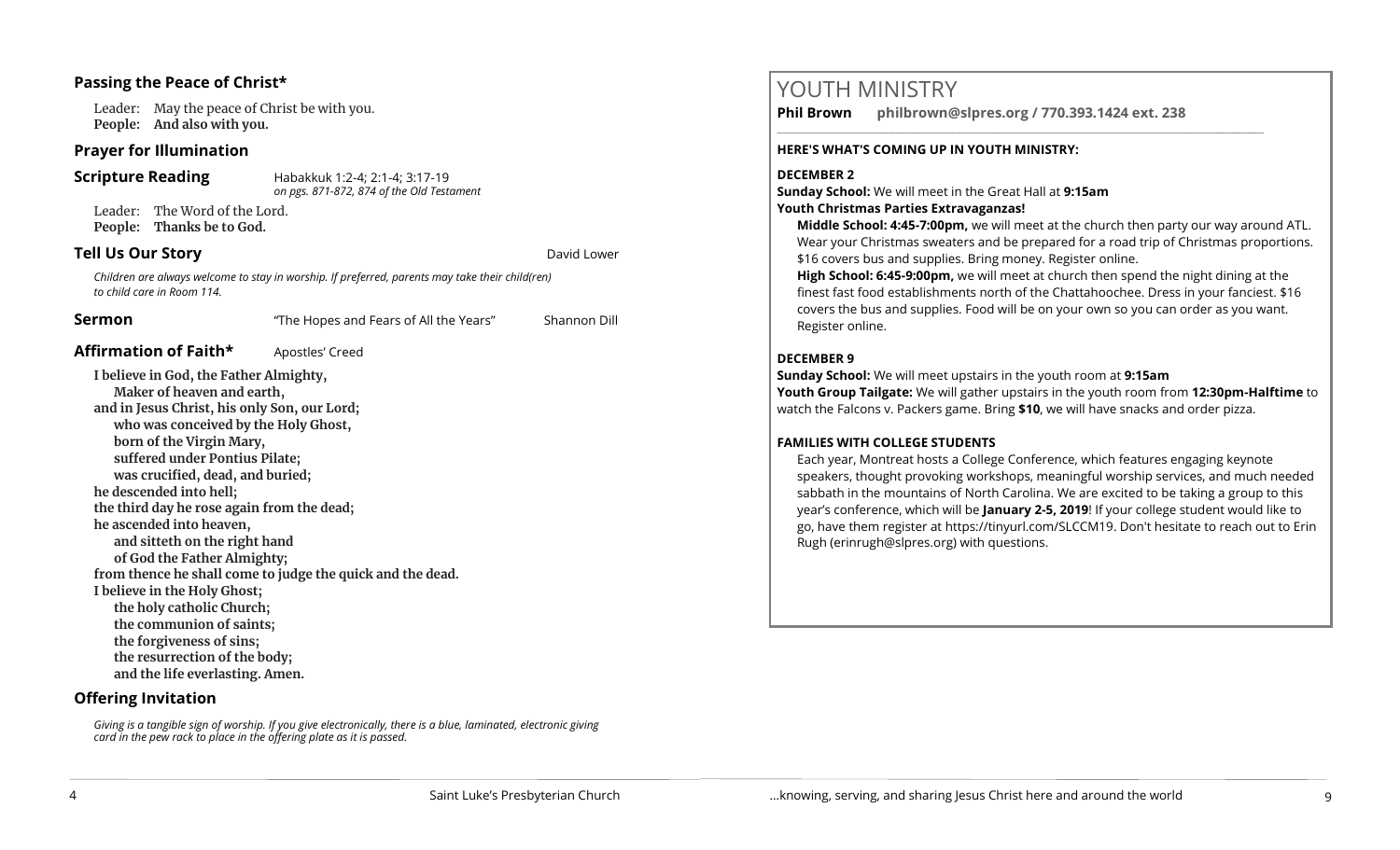# S P L A S H ! CHILDREN'S MINISTRIES

**Catherine Anne Thomas cathomas@slpres.org / 770.393.1424 ext. 228** 

#### **SACRAMENT SUNDAY IS TODAY AFTER TELL US OUR STORY AT 10:30am**

We can still learn about Communion during Advent! All children ages PreK and up are invited to join us for a time of engaged learning and activities.

**\_\_\_\_\_\_\_\_\_\_\_\_\_\_\_\_\_\_\_\_\_\_\_\_\_\_\_\_\_\_\_\_\_\_\_\_\_\_\_\_\_\_\_\_\_\_\_\_\_\_\_\_\_\_\_\_\_\_\_\_\_\_\_\_\_\_\_\_\_\_\_\_\_\_\_\_\_\_\_\_\_\_\_\_\_\_\_\_\_\_\_\_\_\_\_\_\_\_\_\_\_\_\_\_\_\_** 

#### **DECEMBER 20 – LIVE NATIVITY 6:00-7:30PM**

Invite your friends to this community favorite! We'll interact with the friendly beasts from the Little Red Barn; see Mary, Joseph, shepherds, kings, angels, and a tiny baby; drink hot chocolate; make s'mores; hear beautiful music and the nativity gospel; and remember the joy and love that one birth brought to our world.

*If you or someone in your family would like to portray a Bethlehem role during the live nativity, please contact Mary Kent, [gkent4@aol.com.T](mailto:gkent4@aol.com)ime commitment for characters is 5:30- 7:15pm.*

#### **CHRISTMAS EVE CREATIONS**

A great way for kids to help share the nativity story is through artwork. We invite any child to submit a color (crayon or marker) illustration of the Bethlehem scene. Use white paper, vertical orientation is usually best for reproduction. All entries will be displayed and published; we will pick one for our 5:00pm Christmas Eve bulletin cover! Leave all drawings in the office mailbox of Catherine Anne Thomas.

# **Offertory**



# **Holy Communion**

*Communion will be served by intinction (dipping the bread into the cup). Everyone is invited to participate in the sacrament. The cup holds grape juice, not wine, during this service. A server with gluten-free wafers will be standing directly in front of the communion table for those who prefer this option. If you would prefer to be served where you are sitting, please raise your hand.*

# **Prayer of Thanksgiving**

# **The Lord's Prayer**

**Our Father, who art in heaven, hallowed be thy Name, thy kingdom come, thy will be done, on earth as it is in heaven. Give us this day our daily bread; and forgive us our debts, as we forgive our debtors; and lead us not into temptation, but deliver us from evil. For thine is the kingdom, and the power, and the glory, forever. Amen.**

#### **Words of Institution**

**Communion Music**

**Closing Hymn #121\*** O Little Town of Bethlehem

# **Benediction\***

#### **Postlude\***

*Music: All rights reserved. Reprinted under OneLicense.net (A-719333).*

*Worship Note: Today's organ selections are French Noëls in the classic style composed on advent tunes by French organist Alexis Chauvet.*